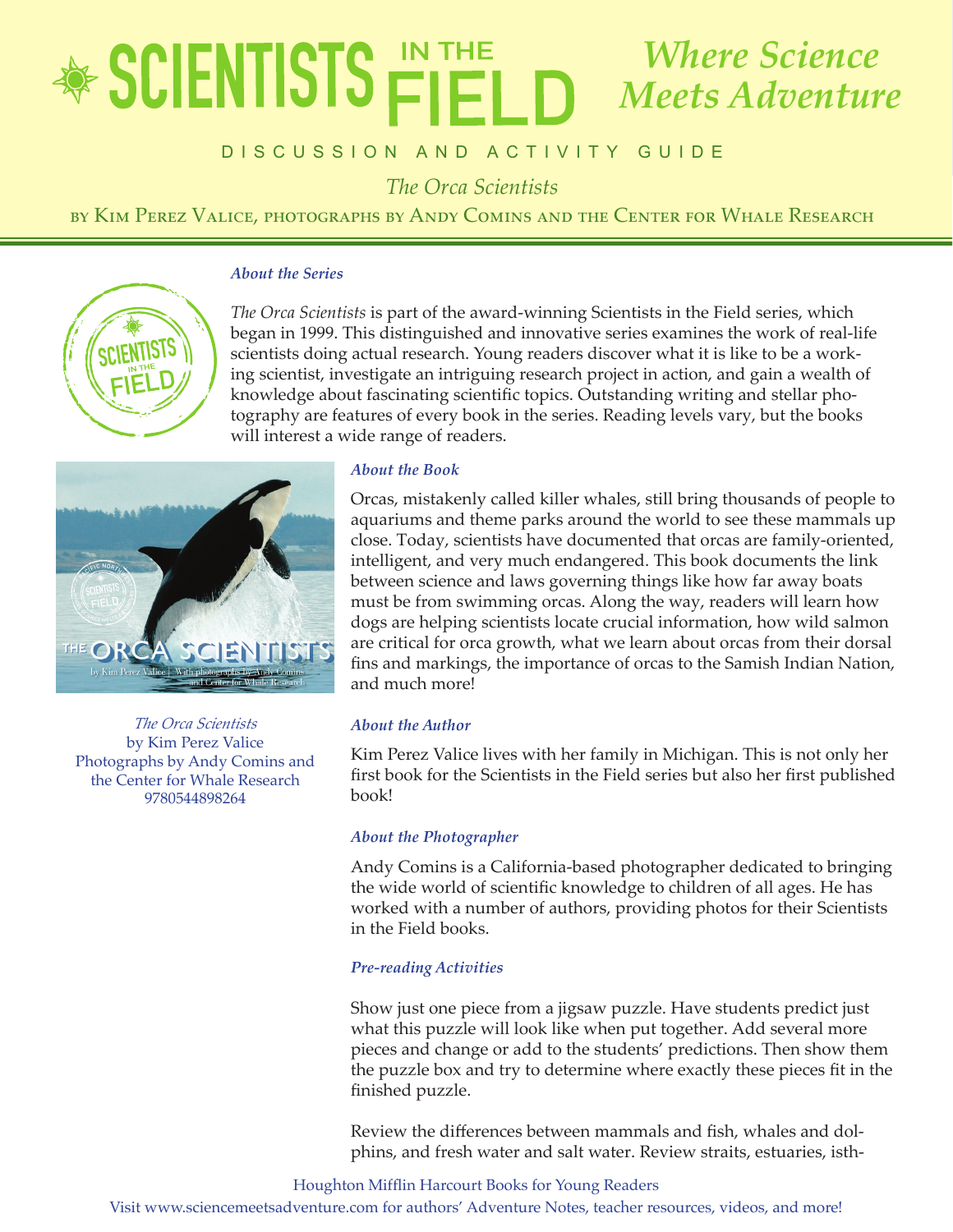# *The Orca Scientists*

by Kim Perez Valice, photographs by Andy Comins and the Center for Whale Research

muses, peninsulas, sounds, bights, fjords, inlets, and oceans. What is an apex predator or keystone predator? How do these predators help regulate the health of an ecosystem?

Discuss the differences between free-range chickens (or other farm animals), caged chickens, cage-free chickens, and pasture-raised chickens. What do we mean when we speak of wild-caught fish and farmraised fish? Review terms such as sustainability, overfishing, and organic.

Review the structure of the brain. What does "cortical thickness" mean? How is the human brain different from the animal brain? Is it really fair to say that humans are smarter than animals? Are there "animal" ways to be smart that are unique to them?

Make a list of animals that organize into family groups. Compare these families to our own families. Have students trace their own family back as far as they are able to (remembering that this can be a difficult exercise for students without a close family structure). Reminisce about favorite relatives. What has an aunt or uncle done for you? What do you love or remember with love about a grandparent? Is there a family resemblance? What benefits are there for families that share a close connection? Do animals benefit in the same ways?

Create an annotated list of all organisms (plant or animal) with a bad reputation. Include in the annotations the nature of the reputation and the predicted percentage of the truth of that reputation. Also include any interesting cultural differences.

### *Discussion Questions*

What is the role of science in confronting our attraction to orca shows or any wild animal shows? Is there a place for the government to intervene when popularity defies science? Would an environmental plan, for example, that allowed anthropomorphic orca shows be worth considering? If so, what factors would lead to proposing such a plan? If not, why? Should marine mammal shows be allowed?

Does our infatuation with marine mammals, such as orcas, actually harm these animals?

This book shows how research has led to laws, such as how closely motorized boats may approach orcas. Discuss the scientific standards that must be satisfied before changing laws.

How do we approach people about considering the value of animals like king salmon or Chinook salmon, when most can't tell the difference between them or even know that there are different varieties?

The Endangered Species Act has led to the comeback of several endangered animals, such as the bald eagle, American alligator, and peregrine falcon. On the other hand, the news is not so good for the western black rhino, the Pinta Island tortoise, the Yangtze river dolphin, and others. What fate is likely for the orcas? What factors will cause their demise? What factors could help save them?

What do we need to do as a country to make sure that the average citizen has a better understanding of what is involved in an ongoing research project on a single animal? What steps would you take to explain to a group of non-science-oriented people why we should spend so much time researching the Southern Residents (or orcas in general)?

## *Applying and Extending Our Knowledge*

We begin this book with a prologue featuring Mike Bigg, the scientist who led the way in documenting the number of orcas in the wild, as well as the photo identification of orcas using their dorsal fins and saddle patches, the area just under the dorsal fin.

- Using a digital camera, take pictures of just the elbows of ten or more students. Have small groups of students examine these pictures, attempting to find ways to match these pictures to the correct students. Repeat this with eyes, knees, ears, etc. Is it possible to identify people by paying close attention to just one factor?
- Is the orca on the cover the same as the one on the title page? On page 10 we see a picture of L-41 (Mega). The caption says that he "is easily spotted by his unique dorsal fin." Is L-41 found else-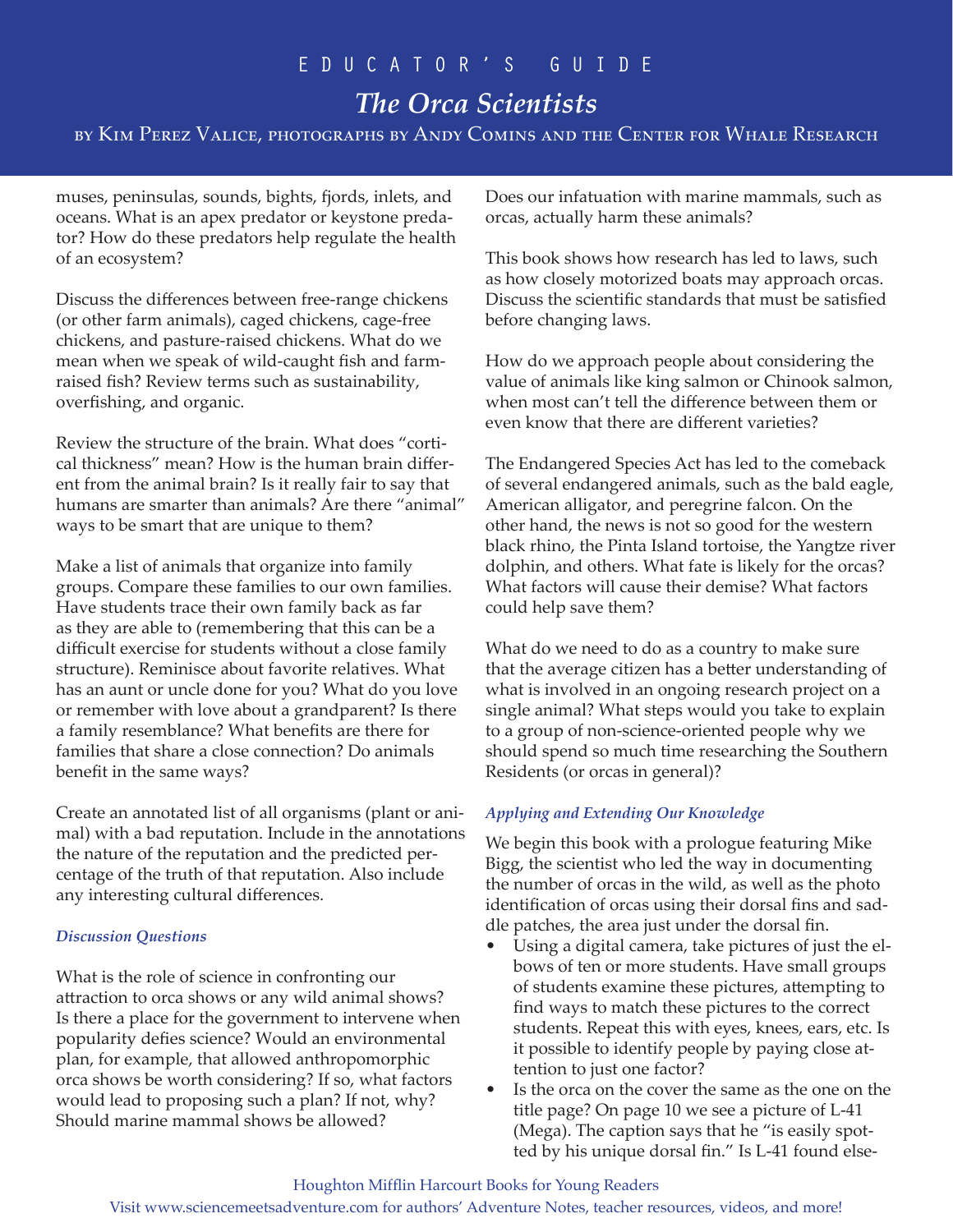# *The Orca Scientists*

by Kim Perez Valice, photographs by Andy Comins and the Center for Whale Research

where in the book? Throughout this book, various whales are identified. On page 28 and elsewhere, there are pictures of whales without identification. Examine the identified whales and see if you can label any of the whales on page 28 and elsewhere that are not identified.

- Schools typically have several identifiable groups that attract different students (although there is probably some overlap). Spend time observing and documenting these groups. If you were creating a naming system, how would you do this job?
- Find a spot in your neighborhood—maybe a tree, a pond, or a meadow—and document all the different organisms that visit or live in that place. Create a shorthand for labeling the various residents and visitors.
- In this book, as in many of the Scientists in the Field books, much of the work consists of watching, dating, collecting, recording, and interpreting. Find an area that students can observe regularly. Prepare either a class or individual field journal to record information in. The American Museum of Natural History has good information about field journals here: www.amnh.org/explore/ curriculum-collections/biodiversity-counts/whatis-biodiversity/doing-science-researchers-andexhibition-staff-talk-about-their-work.-keeping-afield-journal-1. Make sure students add questions to the end of each entry about something they observe. Generate various predictions and hypotheses with your students about what they expect to observe each day and over time.

### *Common Core Connections*

CCSS.ELA-Literacy.RH.6-8.7 Integrate visual information (e.g., in charts, graphs, photographs, videos, or maps) with other information in print and digital texts.

CCSS.ELA-Literacy.SL.7.5 Include multimedia components and visual displays in presentations to clarify claims and findings and emphasize salient points.

CCSS.ELA-Literacy.W.7.7 Conduct short research projects to answer a question, drawing on several sources and generating additional related, focused questions for further research and investigation.

Orcas have been nicknamed "killer whales," but are they really whales? It doesn't help that there are plenty of people who think they are fish.

- Prepare an online visual presentation that shows small children the differences between mammals and fish, perhaps using something similar to a Venn diagram, complete with a rubric for what it means to be a fish or a mammal.
- Do the same thing, but this time explain (both visually and in writing) the difference between land mammals and sea mammals, and then between whales and dolphins. Is there a clear-cut difference between dolphins and whales? Show this and explain why some people may still be confused about what to call an orca. For extra credit, now compare the differences between dolphins and porpoises.
- With the help of your librarian, research pilot whales, beluga whales, beaked whales, sperm whales, and narwhals. Compare these to orcas and dolphins. Research humpback whales, right whales, gray whales, fin whales, and bowhead whales. How do these compare to orcas and to the whales above? Create a report explaining the similarities and differences.
- Write a short story, song, skit, or poem to share with young students that presents the story of the orca who wants to be a whale, or of the orca who is tired of being mistaken for a whale.
- In your area, what predators are the apex predators? Does your region have a balanced predator-prey relationship?
- Your own neighborhood may not have any significant bodies of water, let alone an ocean. What animals in your neighborhood has the most in common with orcas? Explain why.
- Orcas have a complex group of vocalizations and behaviors that are used for a variety of purposes. With the help of your librarian, compile a variety of different whale sounds to play for the class. See if you can locate the same sound in two different whale dialects.
- Orcas make sounds by moving air between nasal sacs near their blowholes. Using balloons, plastic, paper, and other items, see if you can make a model that makes sounds similar to those that a whale might make.
- Orcas use echolocation to navigate. How is the orca's echolocation similar to the way a bat uses echolocation?

## Houghton Mifflin Harcourt Books for Young Readers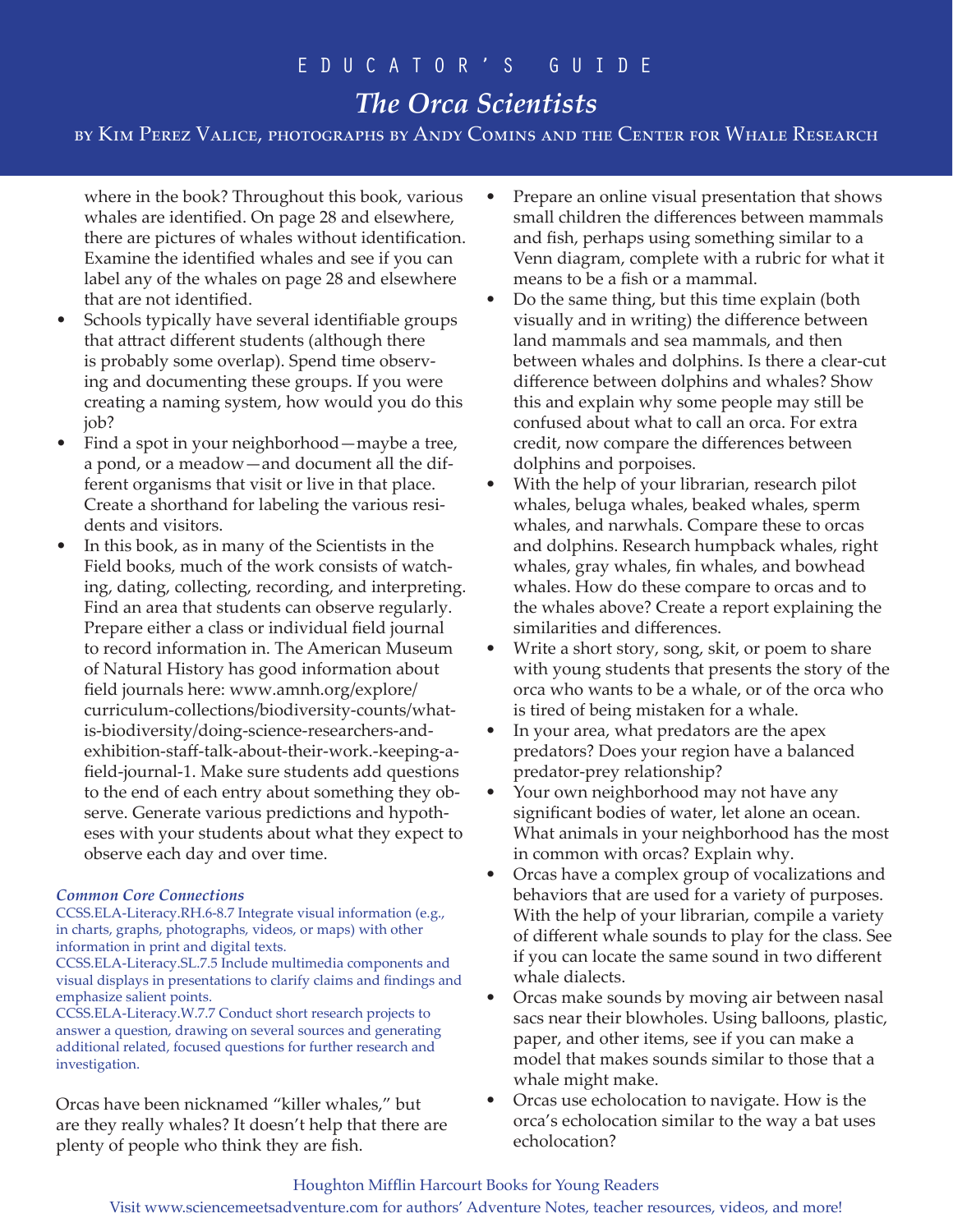# *The Orca Scientists*

by Kim Perez Valice, photographs by Andy Comins and the Center for Whale Research

• Orcas in this book are divided into resident groups and transient groups. Make a map showing the travel patterns and diets of residents juxtaposed with the travel patterns and diets of transients. Explain any differences in behavior, diet, or movement among different resident groups.

#### *Common Core Connections*

CCSS.ELA-Literacy.RH.6-8.7 Integrate visual information (e.g., in charts, graphs, photographs, videos, or maps) with other information in print and digital texts.

CCSS.ELA-Literacy.SL.7.5 Include multimedia components and visual displays in presentations to clarify claims and findings and emphasize salient points.

CCSS.ELA-Literacy.SL.7.4 Present claims and findings, emphasizing salient points in a focused manner with pertinent descriptions, facts, details, and examples; use appropriate eye contact, adequate volume, and clear pronunciation. CCSS.ELA-Literacy.W.6.1(a-d) Write arguments to support claims with clear reasons and relevant evidence.

Examine the map just before the first chapter (pages 6–7). Pay close attention to the orange color and the blue colors around the inset.

- What are the book designers/author trying to say with these colors? Write a critique or a justification for this color scheme, including an explanation for what is intended and the extent to which this map provides useful information.
- Look at just the orange areas. There are about sixteen distinct areas with this color. Label these areas. Are orcas found in these areas? Other toothed whales? Baleen whales? Create a timeline and a new map that shows when and where orcas have been found in these areas.
- The inset area is very unique. It includes several straits, a sound, islands, and more. Make flash cards that explain to young students what these various geographic terms mean. Be sure to include straits, sounds, bays, peninsulas, islands, and oceans. Some of these areas have unusual currents and weather patterns. Make cards describing the various weather patterns. Do some research and make cards showing the most common marine life: birds, mammals, etc.

#### *Common Core Connections*

CCSS.ELA-Literacy.SL.7.4 Present claims and findings, emphasizing salient points in a focused, coherent manner with pertinent descriptions, facts, details, and examples; use appropriate eye contact, adequate volume, and clear pronunciation.

CCSS.ELA-Literacy.W.6.2 Write informative/explanatory texts to examine a topic and convey ideas, concepts, and information through the selection, organization, and analysis of relevant content.

CCSS.ELA-Literacy.W.6.1(a-d) Write arguments to support claims with clear reasons and relevant evidence.

CCSS.ELA-Literacy.RI Trace and evaluate the argument and specific claims in a text, distinguishing claims that are supported by reasons and evidence from claims that are not. CCSS.ELA-Literacy.RH.6-8.7 Integrate visual information (e.g., in charts, graphs, photographs, videos, or maps) with other information in print and digital texts.

The beginning of this book describes the naming convention as conceived by Mike Bigg and continued by Ken Balcomb and the team of orca scientists today. On page 21, we read about the affinity the Samish Indian Nation has with orcas, including J-14, named Samish in honor of this nation.

- Who are the people of the Samish Nation? What language(s) do they speak? Do an online or graphic presentation showing who the Samish people are today. If time permits, share some of their history, perhaps including their legal battles to become a federally recognized tribe.
- With the help of your librarian, research the Samish Indian Nation's relationship with the orcas. Write a paper, citing sources, on their orca naming ceremony. As with any citation, make sure that the source is a legitimate source and your information is accurate.

#### *Common Core Connections*

CCSS.ELA-Literacy.W.6.2 Write informative texts to examine a topic and convey ideas, concepts, and information through the selection, organization, and analysis of content. CCSS.ELA-Literacy.RH.6-8.7 Integrate visual information (e.g., in charts, graphs, photographs, videos, or maps) with other information in print and digital texts.

On page 11 we read, "Ken can identify every individual by this alphanumeric classification. He believes that the whales can identify him as well."

- Speculate on whether this claim is accurate and design ways that you could test your hypothesis.
- Write dialogue from the point of view of two (or

#### Houghton Mifflin Harcourt Books for Young Readers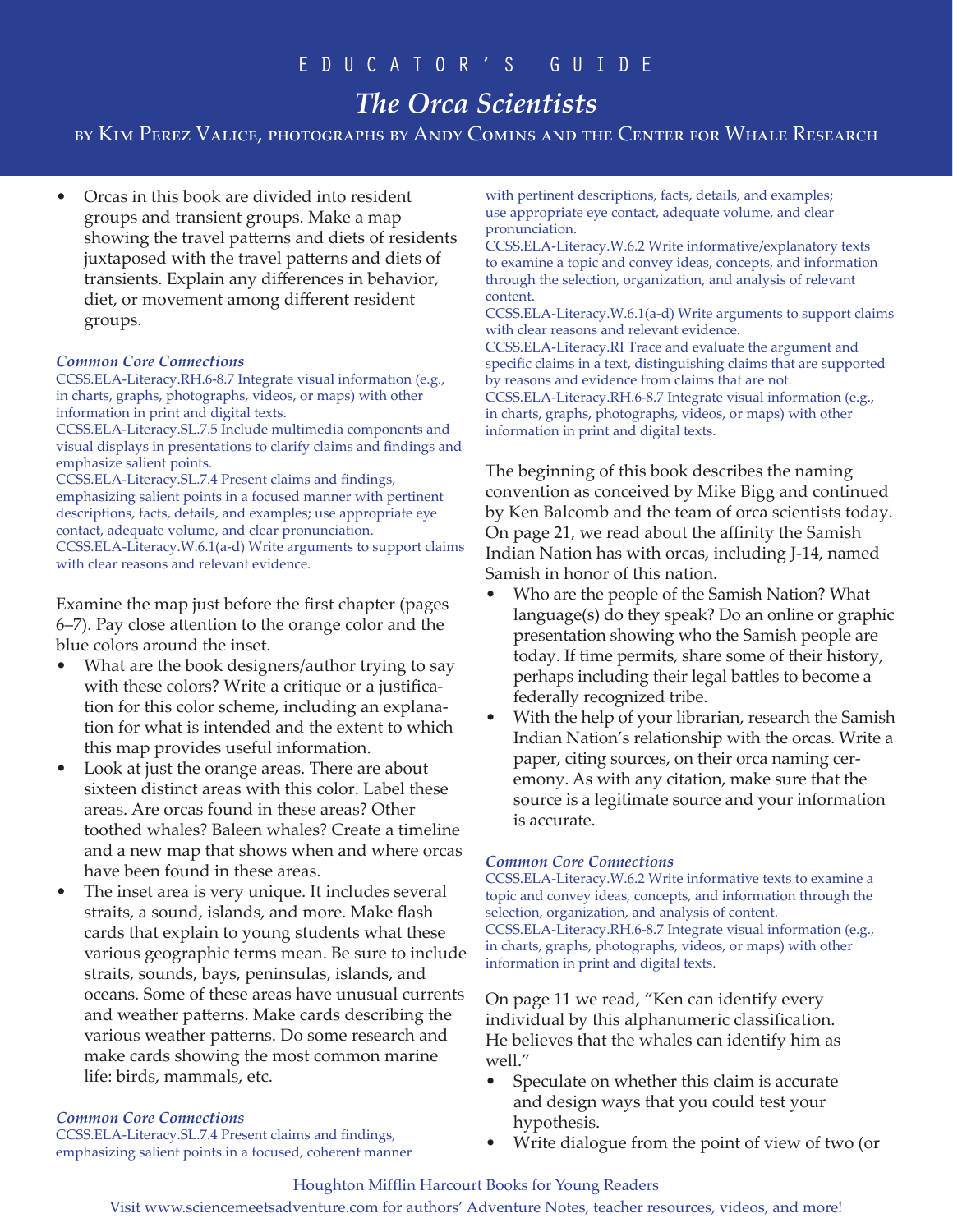# *The Orca Scientists*

by Kim Perez Valice, photographs by Andy Comins and the Center for Whale Research

more) orcas talking about how they recognize humans using their senses.

- Orcas engage in a behavior we label as "spy hopping." If we accept the proposition that orcas can identify humans, what sort of information would an orca be gathering when spy hopping? Is there a possibility that orcas spy-hop for aesthetic reasons? Read the last paragraph on this page in which the author mentions the "cortical thickness" of the orca's brain.
- Read this page again and brainstorm other motivations, aside from curiosity, that are conceivable. People can be very curious, which may lead us to conclude that orcas staring at us are also curious. Are there other explanations for orcas swimming up to a boat and staring at humans? Is it likely that orcas are curious? What do scientists do to guard against anthropomorphism? Look at videos of orcas online. Read what other marine biologists have to say about their work with orcas. Write a paper describing your belief on whether curiosity is a fair way to describe orca behavior. Make sure to explain whether curiosity functions in the same way with orcas as it does with humans.
- Spend a designated amount of time observing and cataloging the gestures and body language of people your age in various settings. Does the same body language convey different meanings depending on the group of people? Speculate on whether animal behavior ever varies in meaning. Are there some gestures that almost always mean the same thing? For example, does a fluke slap always mean the same thing? If you were a scientist, how would you test to insure exactly what body language implies? Design a method for testing and justify your position.

### *Common Core Connections*

CCSS.ELA-Literacy.RH.6-8.7 Integrate visual information (e.g., in charts, graphs, photographs, videos, or maps) with other information in print and digital texts.

CCSS.ELA-Literacy.SL.7.4 Present claims and findings, emphasizing salient points in a focused, coherent manner with pertinent descriptions, facts, details, and examples; use appropriate eye contact, adequate volume, and clear pronunciation.

CCSS.ELA-Literacy.RST.6-8.3 Follow precisely a multistep procedure when carrying out experiments, taking measurements, or performing technical tasks.

CCSS.ELA-Literacy.W.6.1(a-d) Write arguments to support claims with clear reasons and relevant evidence. CCSS.ELA-Literacy.RI Trace and evaluate the argument and specific claims in a text, distinguishing claims that are supported by reasons and evidence from claims that are not.

The second chapter begins with a description of J-41 teaching her son how to hunt salmon. Valice tells us that this same lesson was given to J-41 by her mother years ago. Later we learn that when the winds and temperature and currents are just right, the king salmon will embark on an epic journey, attempting to return to their first home. The salmon brain will release hormones that allow the fish to adjust to the different salt levels.

- Describe the difference between the learning orcas do versus the learning of the salmon. Is the orca smarter than the salmon? Create a presentation that supports your claim.
- Think of the traditions in your own family. Do you have lessons similar to those of the young orca learning to hunt? Do humans have anything resembling the behavior of salmon, which seem to instinctively know that it is time to return to their birthplace?
- Write a song, short story, or poem describing the behaviors of either the orcas or the salmon. Create artwork that compares your life or your education to that of orcas or salmon.
- Research ways in which learning is passed down to the young in other animals.
- The scientists studying orcas collect information, document it, interpret it, and make predictions. All this collection involves observation. Find an area in your own neighborhood that would be useful to observe on a regular basis. Create a field journal and document the area regularly. The American Museum of Natural History has good information about field journals here: www.amnh. org/explore/curriculum-collections/biodiversitycounts/what-is-biodiversity/doing-scienceresearchers-and-exhibition-staff-talk-abouttheir-work.-keeping-a-field-journal-1. Make sure students add questions to the end of each entry about something they observe.
- Compare the various types of salmon found in the

### Houghton Mifflin Harcourt Books for Young Readers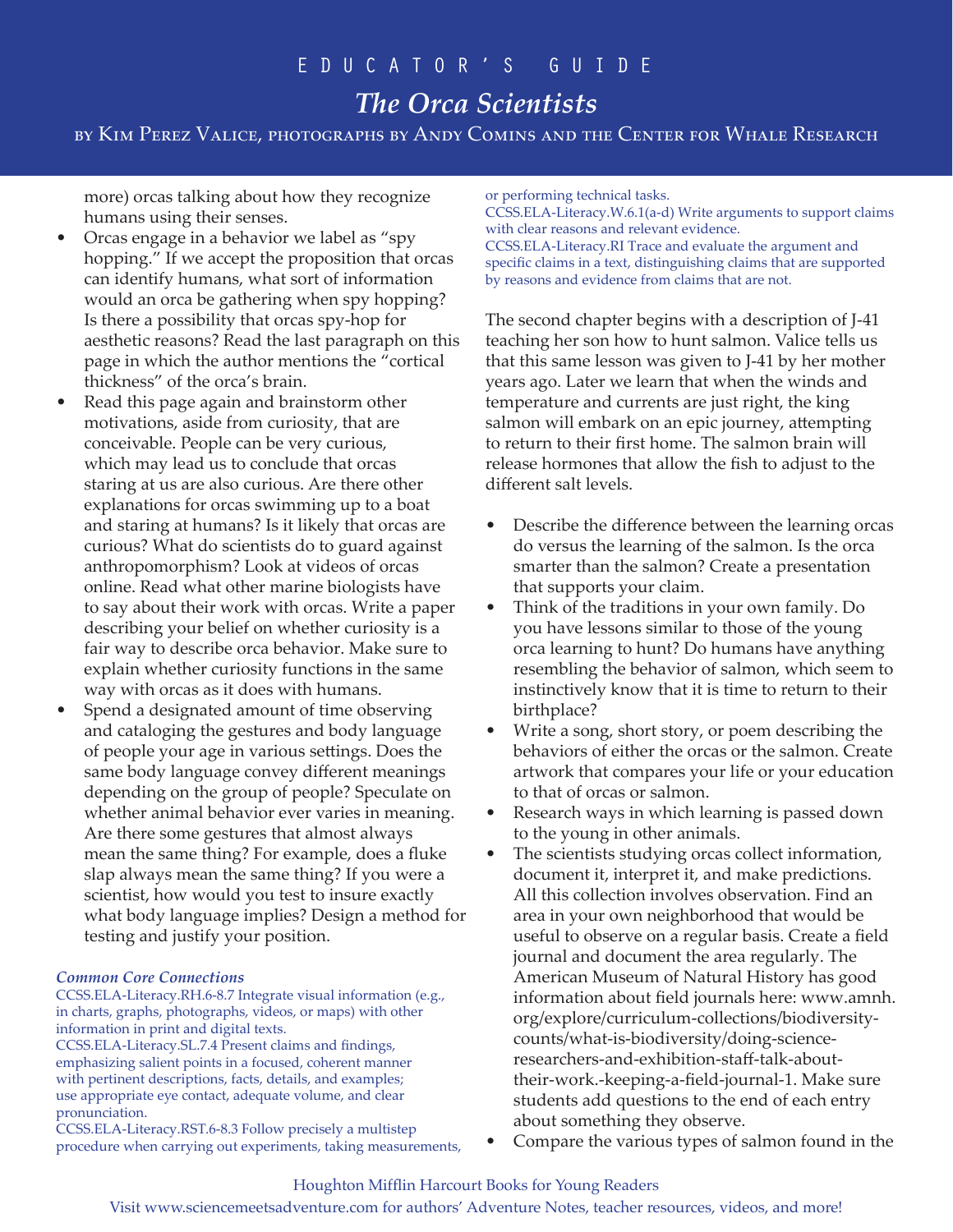# *The Orca Scientists*

by Kim Perez Valice, photographs by Andy Comins and the Center for Whale Research

world today and create a presentation explaining why orcas need the king salmon.

#### *Common Core Connections*

CCSS.ELA-Literacy.RH.6-8.7 Integrate visual information (e.g., in charts, graphs, photographs, videos, or maps) with other information in print and digital texts. CCSS.ELA-Literacy.SL.7.4 Present claims and findings, emphasizing salient points in a focused, coherent manner with pertinent descriptions, facts, details, and examples; use appropriate eye contact, adequate volume, and clear pronunciation.

CCSS.ELA-Literacy.W.6.1(a-d) Write arguments to support claims with clear reasons and relevant evidence.

The information starting on pages 45–47 is about an orca named Lolita.

- Have a mock trial about whether Lolita should be released or not. Select students to serve as the judge, attorneys, and witnesses. The rest of the class can be the voting jury.
- Several documentaries and videos exist that describe (with varying degrees of objectivity) orcas in captivity. There include A Fall from Freedom, Blackfish, Inside the Tanks, The Dark History of Killer Whale Captures, and more. View parts of these, and review and fact-check them for how carefully they present both sides of the argument. Blackfish, for example, takes SeaWorld to task, and SeaWorld considers the movie an agenda-driven piece that ignores the truth. Have students identify claims that are supported by research and which may be guided by anthropomorphic reactions.
- Observe and catalog the body language of people your age in various settings.
- Create flash cards or posters showing human behaviors in your community, with annotations describing what these behaviors suggest about the mood of the person behaving this way.
- Document behaviors of local animals, such as squirrels, hummingbirds, or blue jays with a camera or a sketch. Devote a block of time to observing, photographing, sketching, and describing the behaviors depicted. Incorporate these into your journals.

*Common Core Connections* CCSS.ELA-Literacy.SL.7.4 Present claims and findings, emphasizing salient points in a focused, coherent manner with pertinent descriptions, facts, details, and examples; use appropriate eye contact, adequate volume, and clear pronunciation.

CCSS.ELA-Literacy.W.7.7 Conduct short research projects to answer a question, drawing on several sources and generating additional related, focused questions for further research and investigation.

CCSS.ELA-Literacy.RST.6-8.3 Follow precisely a multistep procedure when carrying out experiments, taking measurements, or performing technical tasks.

CCSS.ELA-Literacy.W.6.1(a-d) Write arguments to support claims with clear reasons and relevant evidence.

CCSS.ELA-Literacy.RH.6-8.7 Integrate visual information (e.g., in charts, graphs, photographs, videos, or maps) with other information in print and digital texts.

The fourth chapter discusses the ways in which dogs assist scientists with their research.

- Many areas have dogs that are trained to respond to various odors. Police have drug-sniffing dogs. Some organizations have rescue dogs. Check in your area and see if you can arrange to have one of these dogs demonstrate how they use their sense of smell to find things.
- Place vials of scented and unscented liquids in identical containers around the room. Have just two vials of something like vinegar that has a very distinct odor. Have students pair up. Blindfold one of the students and have the other lead them around until they can detect the two odors that are the same. Switch the blindfold and move the liquids around until each partner has had a turn to locate the specific odor.
- This chapter goes into detail about how feces are used to determine lots of information about the health of the orcas and more. Ask students to document and summarize how orca poop is used by scientists in this book. Then have students research whether scientists studying other animals use droppings to conduct research.
- Watch these two YouTube videos to get a better idea of how and why scientists go to such effort to collect orca droppings: www.youtube.com/ watch?v=qrUOIYpYmUY and www.youtube. comwatch?v=gkOeHrCjig

*Common Core Connections* CCSS.ELA-Literacy.W.6.2 Write informative texts to examine a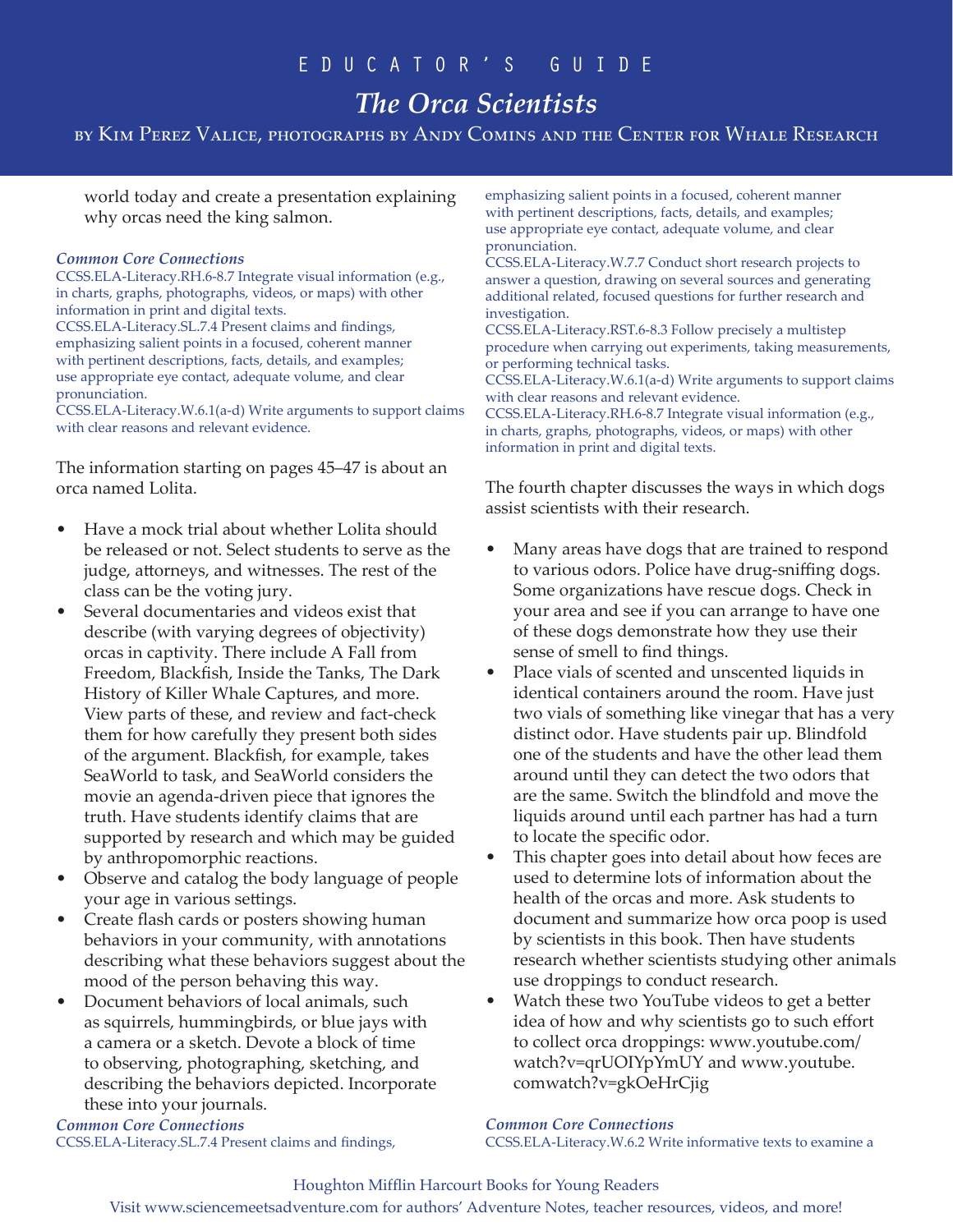# *The Orca Scientists*

by Kim Perez Valice, photographs by Andy Comins and the Center for Whale Research

topic and convey ideas, concepts, and information through the selection, organization, and analysis of content. CCSS.ELA-Literacy.W.6.1(a-d) Write arguments to support claims with clear reasons and relevant evidence. CCSS.ELA-Literacy.RI Cite strong and thorough textual evidence to support analysis of what the text says explicitly as well as inferences drawn from the text.

In this book, scientists collected data about the effort it takes for orcas to vocalize at louder decibel levels. They collected data about the decibel levels of ships and compared that to the data collected about the decibel levels used by orcas. After years of collecting data, they concluded that ships were creating stress for orcas, which required the orcas to intake extra food, but their food supply was decreasing. They measured the decline in sizes of orcas. This led to new laws governing ships viewing orcas and how closely they can approach them.

- Is our love for marine mammals, in this case orcas, harming their population? Research this law. Does it go far enough? Would orcas be better off with a complete ban on orca-watching ships? Write a persuasive essay documenting your case.
- Do research into orca-watching cruises in the San Juan Island area. How much money does it cost to go on an orca-watching cruise? How many passengers does a ship hold? How many times per day do these ships take passengers to watch orcas? About how many ships take passengers orca watching in the San Juan Island area? How much money does a ship cost? How long will the ship stay in business? What are its annual operating costs? How many employees work on a ship? How much do the employees get paid? How many passengers does a ship need to carry to make a profit? Does the ship make money in other ways? Prepare a budget, listing sources, that give an idea of the financial health of an orca-watching ship. Write a summary of the risks and potential rewards of going into this line of work.
- Studying orcas is perceived as a worthy goal, perhaps because of their close family structure. We may buy into this research because of years of seeing advertisements about Shamu and going to shows at places like SeaWorld. Create an argument both in support of and against continuing to fund orca research. Listen to the

arguments of others in your class and decide which argument seems most persuasive.

#### *Common Core Connections*

CCSS.ELA-Literacy.W.6.2 Write informative texts to examine a topic and convey ideas, concepts, and information through the selection, organization, and analysis of content. CCSS.ELA-Literacy.W.6.1(a-d) Write arguments to support claims with clear reasons and relevant evidence. CCSS.ELA-Literacy.RH.6-8.7 Integrate visual information (e.g., in charts, graphs, photographs, videos, or maps) with other information in print and digital texts. CCSS.ELA-Literacy.RI Cite strong and thorough textual evidence to support analysis of what the text says explicitly as well as inferences drawn from the text. CCSS.ELA-Literacy.RI Trace and evaluate the argument and specific claims in a text, distinguishing claims that are supported by reasons and evidence from claims that are not.

Other Websites to Explore

This YouTube video shows Tucker, the dog featured in this book. It gives a bit more background information about how these dogs work and help the scientists. www.youtube.com/watch?v=qrUOIYpYmUY

A shorter BBC video about Tucker, the dog: www.youtube.com/watch?v=qrUOIYpYmUY

National Geographic has various resources devoted to orcas. This children's site has links, as well, to other marine mammals.

kids.nationalgeographic.com/animals/orca/#orcajumping.jpg

Watch A Fall from Freedom: vimeo.com/140253614. You should also be able to find online videos of the other movies about orca shows listed above.

The American Cetacean Society has a number of fact sheets for many whales, dolphins, and porpoises. www.acsonline.org/fact-sheets

The National Oceanic and Atmospheric Administration (NOAA) site on marine mammals: www.noaa. gov/resource-collections/marine-mammals. They also have information on other animals in this region, including Chinook salmon. www.nmfs.noaa.gov/pr/ species/fish/chinook-salmon.html

#### Houghton Mifflin Harcourt Books for Young Readers